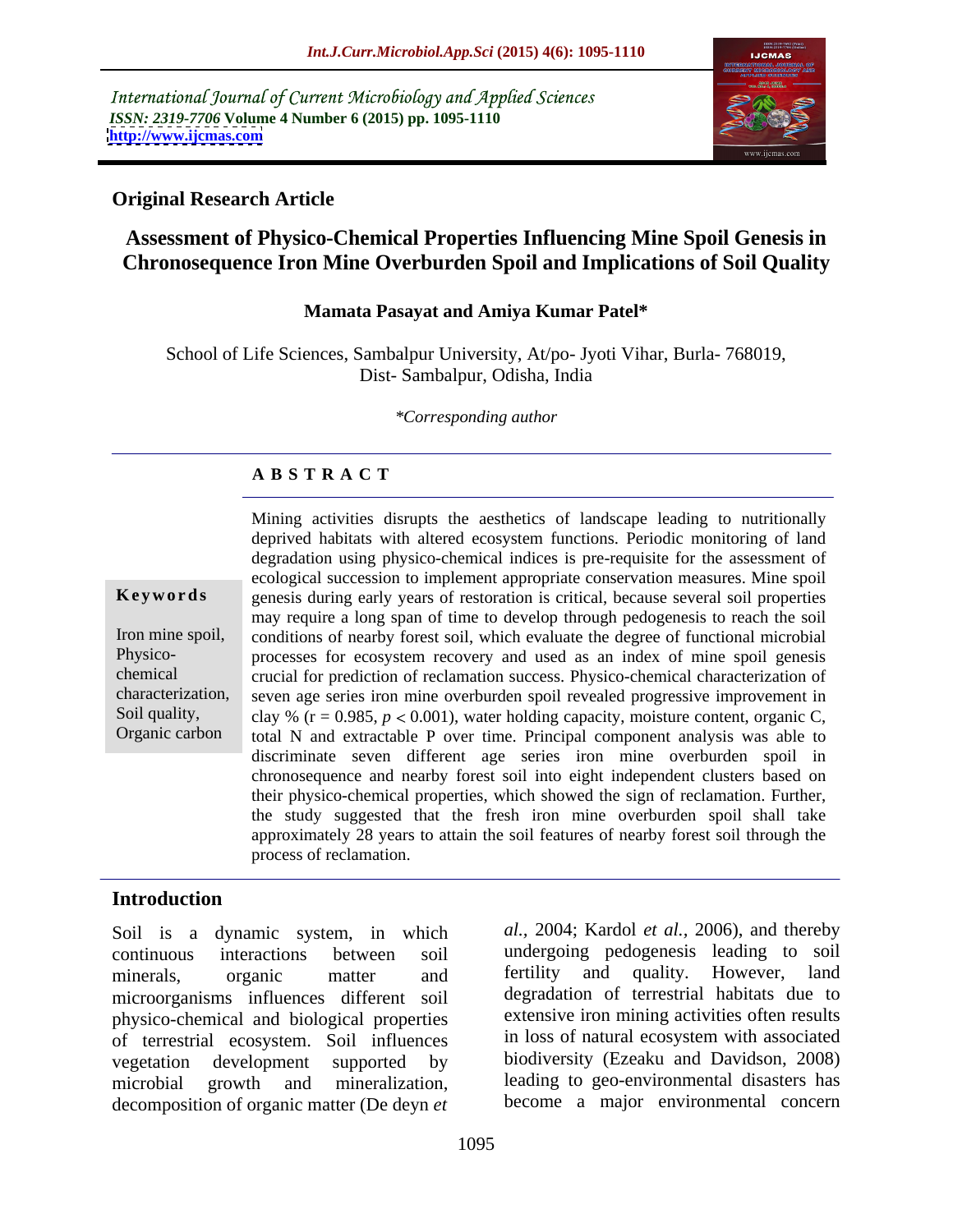(Mummey *et al.,* 2002; Xia and Cai, 2002; Lin *et al.*, 2004). The problems associated sustaining ecosystem (Yadav, 2012). Several with iron mining activities are diverse that reports suggested the slow recovery of mine brings about inevitable natural consequences spoil restoration due to constraints in affecting environment in myriad ways microbial growth (Lindermann *et al.,* 1984; causing land disturbance and change in land Smejkalova *et al.,* 2003; Kavamura and use pattern, disturbing natural watershed and Esposito, 2010), and vegetation succession drainage pattern, disturbing the aquifer-(Jha and Singh, 1991; Singh *et al.,* 2002; lowering water table, blanketing agricultural Tordoff *et al.,* 2000; Pandey and Maiti, land, air and water pollution, and altering 2008). floral and faunal habitat. Besides, pit scared deficient in plant nutrients (Pandey and well as microbial community (Smejkalova *et al.,* 2003; Rath *et al.,* 2010; Maharana and

Ecological restoration and mine spoil nutrient cycling at least to the level of which knowledge about physico-chemical

with acceleration to continue as self- 2008).

landscape with huge iron mine overburden Short-term changes that occur in response to spoil usually lack biologically rich top soil, soil perturbation can be considered as which represents disequilibriated indicators of soil quality. Soil quality is a geomorphic system (Beukes *et al.,* 2008), broad concept that encompasses the Maiti, 2008; Sheoran *et al.,* 2008), often that sustain productivity, environmental leads to land degradation (Singh *et al.,* 2007; quality, and support microbial proliferation Rajan *et al.,* 2010), deforestation (Bahrami (Doran *et al.,* 1996; Karlen *et al.,* 1997). The *et al.,* 2010) and poses problems for assessment of physico-chemical indices may revegetation (Tordoff *et al.,* 2000; Hazarika be used as early and sensitive indicators of *et al.,* 2006; Pandey and Maiti, 2008), and soil quality (Maharana and Patel, 2013), and restoration (De and Mitra, 2002; ecosystem recovery (Mummey *et al.,* 2002; Mukhopadhyay and Maiti, 2011). Thus, iron Xia and Cai, 2002). Therefore, monitoring mine overburden spoil created in the periodical changes in physico-chemical aftermath of mining activities represents properties of different age series iron mine rigorous conditions for both plant (Ekka and overburden spoil over time portrays the Behera, 2011; Kullu and Behera, 2011) as overall success of the restoration process physico-chemical and biological properties more accurately.

Patel, 2013). Several soil quality indicators are used to reclamation should be dogmatic. Strategies practices. However, lack of post-restoration used for restoration of iron mine spoil must monitoring has meant few opportunities for address textural composition, physico- ecological restoration in iron mining area. chemical characterization, soil Besides, reports about the physico-chemical fertility/quality, microbial community properties and recovery of mine spoil structure, soil management practices and genesis are relatively scanty. In addition, existed before mining commenced. characteristics of iron mine spoil is essential Reclamation strategies reflect a holistic of the guiding the conservation efforts in approach, which not only involves the use of restoring biodiversity and site productivity. different reliable soil quality indicators for Nevertheless, the concept of adaptive periodic assessment over time, but also management and the notion that the mine assist the recovery of degraded ecosystem spoil genesis be regarded as a long-term monitor changes and provide valuable information about soil management knowledge about physico-chemical spoil genesis be regarded as a long-term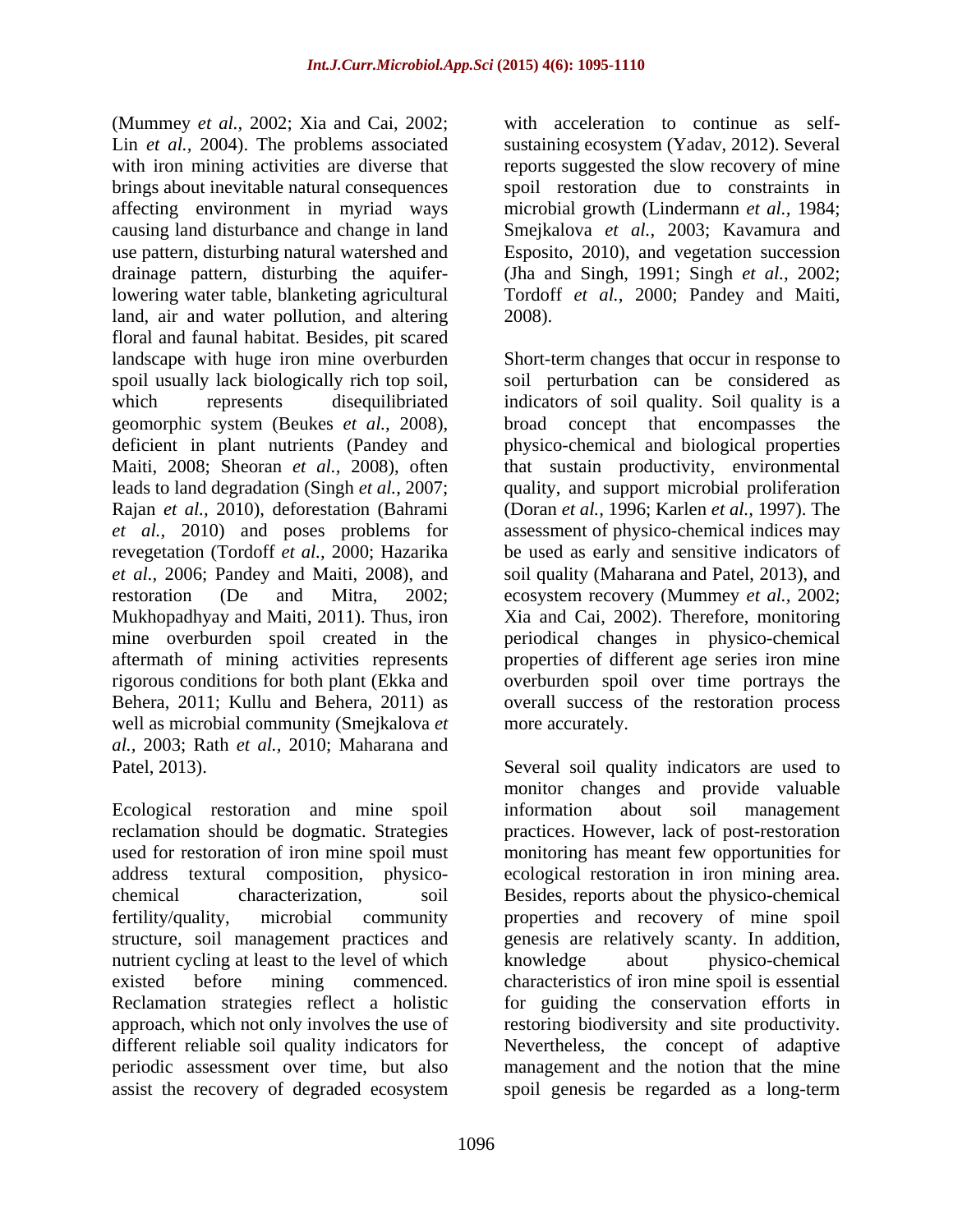experiment is a sensible perspective. In view of the increased mining activities and decreasing soil fertility, it is of utmost is situated by a number of new, old and concern to monitor the physico-chemical abandoned mines of iron overburden, which properties of different age series iron mine were grouped according to the time elapsed overburden spoil over time, which paves the since inception such as fresh iron mine spoil way of greater understanding in the direction  $(IB_0)$ , 2yr  $(IB_2)$ , 4yr  $(IB_4)$ , 6yr  $(IB_6)$ , 8yr of improving soil quality. Keeping the above  $(IB_8)$ , 15yr  $(IB_{15})$ , and 25yr  $(IB_{25})$ facts into consideration, the present study respectively. was designed to assess variation in physico chemical properties in terms of textural composition (sand, slit, and clay), hydrological regimes (bulk density, water Sampling was done in accordance with holding capacity, moisture content), general microbiological protocol from seven chemical characteristics (pH, organic C, different age series iron mine overburden total N, and extractable P) in seven different  $(IB_0, IB_2, IB_4, IB_6, IB_8, IB_{15} \text{ and } IB_{25})$  within age series iron mine overburden spoil in a peripheral distance of 10 km from the core chronosequence (fresh to 25 yr) with an aim iron mining area. Besides, the nearby native to determine mine spoil reclamation. forest soil (NF) was selected adjacent to the

The study was carried out in Thakurani iron north latitude), maintained by M/s. Sri <br>
"composite sample" obtained from each Padam Kumar Jain sponge mines private the characteristics of seasonality with annual rainfall of 1340mm per year with three Spoil texture distinct seasons *i.e.* summer (April), rainy (July) and winter (January). Mean annual cover mainly due to the felling and biotic Then, 20ml of 30% NaOH was added and

activities led to the generation of minespoil dumped in the form of overburden. The site (IB<sub>8</sub>), 15yr (IB<sub>15</sub>), and 25yr (IB<sub>25</sub>) respectively.

# **Spoil sampling**

**Materials and Methods Example 3 During sampling, each site was divided into Study site** samples were collected randomly from 0 mining area located at Noamundi (85° 28' each block were referred as 'sub-samples', 02.61" east longitude and 22° 8' 33.93" and were thoroughly mixed to form one limited located in the revenue district of been followed to obtain three composite West Singhbhum, Jharkhand, India. The samples from each site in three different study site is situated away from the mean seasons (summer, rainy, and winter).The sea level *i.e.* about 581m altitude. The area samples were subjected to sieving (0.2 mm experiences a semi-arid climate, and showed mesh size) and stored at 4°C until analyzed. core coal mining area for comparison. 3 blocks, and five mine overburden spoil 15cm soil depth by digging pits of (15 x 15 x 15)  $\text{cm}^3$  size. The samples collected from size. The samples collected from composite sample' obtained from each overburden. Similar strategy of sampling has

### **Spoil texture**

temperature and humidity is around 19.67 $^{\circ}$ C estimation of clay (< 0.002 mm), silt (0.05 and 20% respectively. Tropical dry mm - 0.002 mm) and sand (2 mm - 0.06 deciduous forest is considered to be the mm) %. Spoil sample (50g) was taken in a natural vegetation of the area, but rapid heat resistant bottle calibrated upto 250ml development of transportation network and by adding 125ml of water, and the mixture industrialization led to the decline of forest was swirled to wet the spoil thoroughly. interferences. Extensive iron mining the bottle was gently rotated. Few drops ofSpoil texture analysis included the Then, 20ml of 30% NaOH was added and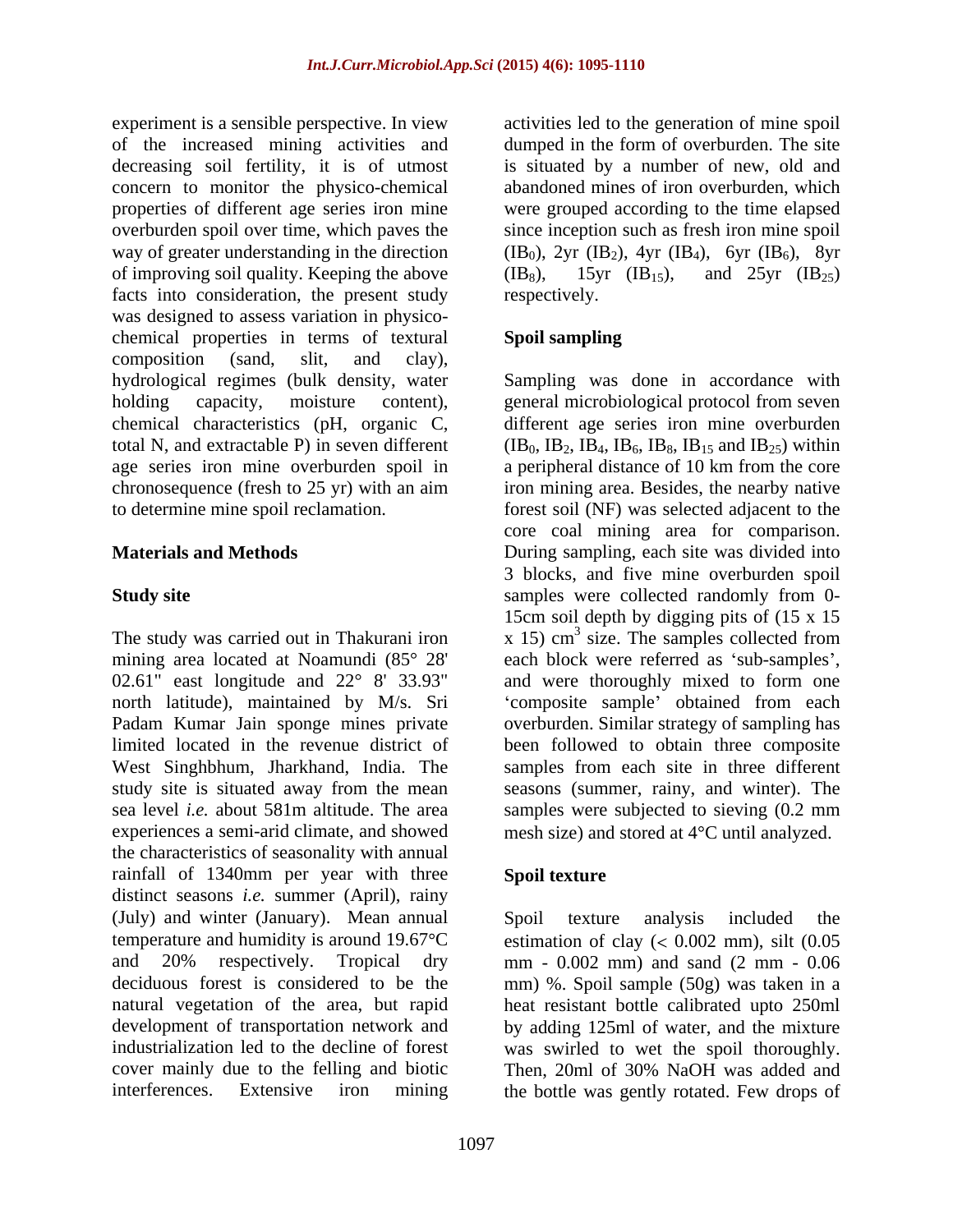amyl alcohol was added to the mixture and kept in boiling water bath. Thereafter, 2g of sample was mixed vigorously, and the Bouyoucos hydrometer readings were taken at 40sec and 5hr for the samples, and at 5hr bath was recorded. The percentage of textural composition (sand, silt and clay)

40 sec (corr) = 2 (40 sec reading  $-40$  sec 5 hr (corr) = 2 (5 hr reading  $-$  5 hr blank +

For every degree centigrade above 20°C (d),

For every degree centigrade below 20°C (d),

Bulk density was calculated following the **Moisture content** method prescribed in TSBF Handbook (Anderson and Ingram, 1992). A pit of (10 x 10 x 20) cm<sup>3</sup> was dug and the soil was taken  $(W_1)$ . The sample was oven dried at excavated. The collected soil was dried in an 105°C for 24hr or more till a constant dry oven at 105°C for 24 hr, and then the dry weight was determined. The pit was filled with known volume of dry sand. The bulk density  $(g/cm^3)$  was calculated as: [weight of  $W_2$ )/10] x 100. excavated soil (in g)/ vol. of sand  $(cm<sup>3</sup>)$ ]. )].

# **Water holding capacity (WHC)**

sodium hexametaphosphate was added, the Water holding capacity was determined volume was make up to 250ml by adding following the protocol proposed by Mishra water, and was subjected to shaking for 28 (1968). Mine spoil samples from the hr. The contents were transferred to different age series iron mine overburden sedimentation cylinder and the volume was were collected, air dried and sieved (0.5 mm made up to 1 ltr. A blank was maintained by mesh). A brass box with perforated bottom dissolving 2g of sodium hexametaphosphate was taken and a Whatman filter paper (No. in water. Both experimental and blank 42) was placed on the perforated bottom. A samples were incubated in water bath split brass ring was used to press the filter maintained at  $(25 \pm 2)$ °C. After 30 min, the paper to its position. The box along with the for the blank. The temperature of the water The soil packed box was placed on a was determined as per calculations. was added to maintain the depth. The box blank + T) drying with blotting paper and the weight of T) then placed in the oven at  $105^{\circ}$ C for 24 hr Where,  $T = T$ emperature corrections: and the dry weight was recorded as  $(W_3)$ .  $T = 0.3$  x d determined by saturating five filter papers  $T = -0.3$  x d glass rod. The average amount of water % sand  $= 100 - 40$  sec (corr) absorbed by one filter paper was determined % silt = 40 sec (corr) - 5hr (corr) as  $(W_4)$ . The water holding capacity (%) of % clay = 5 hr (corr) different iron mine overburden spoil was **Bulk density** filter paper was weighed and recorded as  $(W<sub>1</sub>)$ . The brass box was filled with soil with constant tapping to ensure uniform packing. petridish and water was added to maintain the depth of 1 cm. From time to time, water was left in the position for 12 hr. After that, the box was removed, subjected to surface the box was recorded  $(W_2)$ . The box was Water absorbed by the filter paper was with water and weighing after rolling with a calculated as:  $[(W_2-W_3-W_4)/(W_3-W_1)]$  x 100.

### **Moisture content**

About 10g of iron mine spoil sample was weight was obtained  $(W_2)$ . The soil moisture (%) in different age series iron mine overburden spoil was calculated as:  $[(W_1 W_2$ )/10] x 100.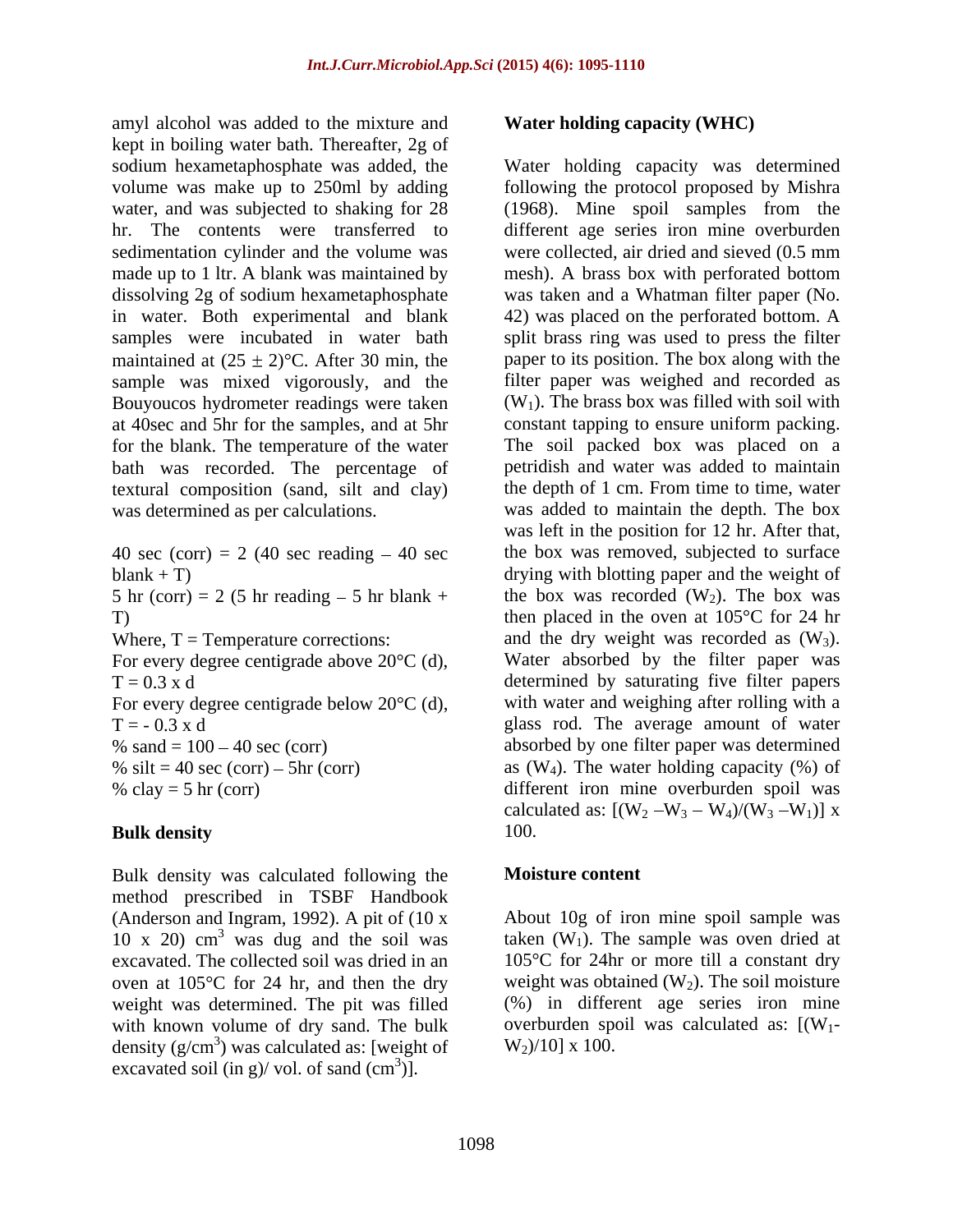determined using titration method of methyl red dissolved in 100ml of 95% ethyl Walkley and Black (Mishra 1968). To 5g of samples beakers were subjected to rapid connected to the flask and 100ml of 40% titrated against 1N  $(NH_4)_2$ Fe  $(SO_4)_2.6H_2O$ until the colour of the mixture flashed to green. Then, 0.5ml of 1N  $K_2Cr_2O_7$  was added, and titration was completed by adding 1N  $(NH_4)_2$ Fe  $(SO_4)_2.6H_2O$  till the organic carbon (%) was calculated as:  $[(V_1 V_2$ /W] x 0.003 x 100; where,  $V_1$  = vol. of 1N K<sub>2</sub>Cr<sub>2</sub>O<sub>7</sub>; V<sub>2</sub> = vol. of 1N (NH<sub>4</sub>)<sub>2</sub> Fe (SO<sub>4</sub>)<sub>2</sub>.6H<sub>2</sub>O; W = wt. of sample (g).

Total nitrogen (TN) content was determined by Kjeldahl method (Jackson, 1958). Spoil water. After 30 min, 20g of Na<sub>2</sub>SO<sub>4</sub> and the

**Soil pH** catalyst mixture (20g CuSO<sub>4</sub>, 3g of HgO, 1g Air dried soil of 20g was taken in a beaker mixture, 20 parts of anhydrous  $Na<sub>2</sub>SO<sub>4</sub>$  and a and 50ml water was added. The mixture pinch of granulated zincwere added  $(1:2.5 \text{ ratio of soil:water})$  was stirred for 10 followed by 35ml of conc.  $H_2SO_4$ . The min and was allowed to stand for 30 min. Suspension was subjected to low heat The pH was measured by using the treatment for 30 min till the digest become electronic digital pH meter (Make: yellow and colourless followed by cooling Systronics, Model: MK VI). by addition of 100ml of water, and allowed **Organic carbon** transferred into a 500ml conical flask and Organic carbon (OC) content was indicator (0.5g bromocresol green and 0.1g oven dried mine spoil were weighed into to lower end of condenser was dipped into 500ml Erlenmeyer flask. Each of the boric acid solution. The condenser was dichromate oxidation (10ml of 1N  $K_2Cr_2O_7$ ) NaOH was added slowly through separating by addition of 20ml of conc.  $H_2SO_4$ . The funnel. By heating the mixture, 150ml of resulting suspension was swirled (5 min) distillate was collected in a conical flask and and allowed to stand for 30 min to reduce was titrated against  $N/14$   $H<sub>2</sub>SO<sub>4</sub>$  till faint the heat generated by exothermic reaction. pink colour was reached. A blank was run The suspension was diluted with 200ml of instead of spoil. Total nitrogen (%) was distilled water followed by 1ml of  $85\%$  calculated as:  $[(T - B) \times N \times 14.007 \times$  $H_3PO_4$  to eliminate interference from iron III 100]/W; where, T = vol. of titrant (in ml)  $(Fe<sup>3+</sup>)$  ion that may be present and 1ml of used against sample, B = vol. of titrant (in diphenylamine indicator. The mixture was ml) used against blank, N = normality of selenium powder) was added. To one part of to stand for 5 min. The supernatant was then 25ml of 4% boric acid and 5 drops of mixed methyl red dissolved in 100ml of 95% ethyl alcohol) was added. The glass tube attached connected to the flask and 100ml of 40% titrant, and  $W = wt$ . of sample (g).

### **NaHCO3 extractable Phosphorous**

last traces of blue colour disappeared. Soil was estimated using chlorostannous reduced  $(SO_4)_2.6H_2O$ ; W = wt. of sample (g). formed by the substitution of oxygen of **Total Nitrogen** central coordinating atom. Sieved and air sample of 10g was taken in 300ml Kjeldahl shaken for 5 min and filtered immediately. flask, and moistened with 25ml of distilled To 2.5ml of filtrate, 7.5ml of ammonium The extractable phosphorous (EP) content molybdophosphoric blue colour method in HCl (Olsen and Sommers, 1982). The molybdophosphoric acid is thought to be molybdate ions with phosphorous as the dried spoil sample of 5g was transferred to a 250ml conical flask and to it 50ml of 0.03N NH4F in 0.025N HCl was added and was molybdate was mixed thoroughly followed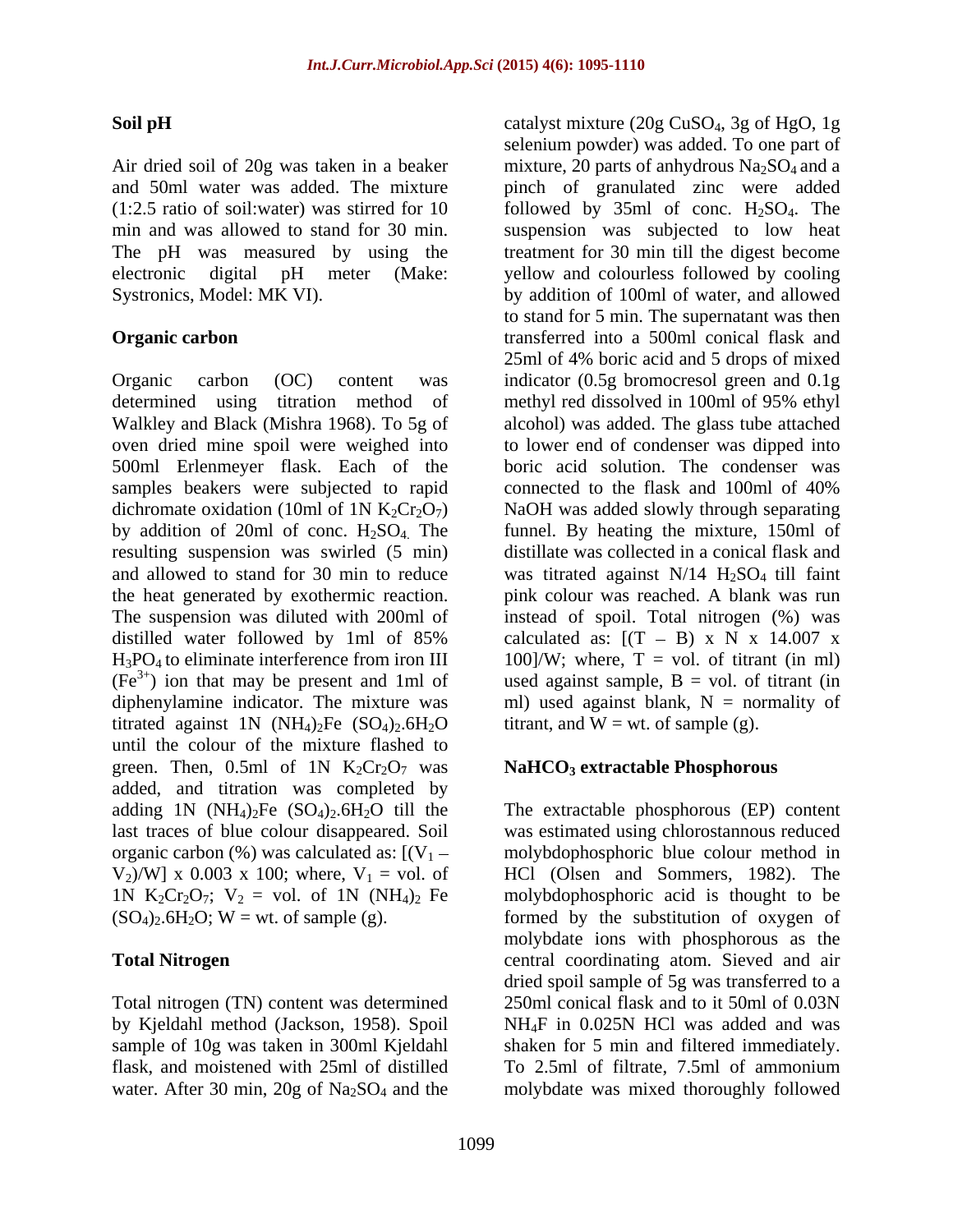by the addition of freshly prepared 0.5ml of erosion (Conesa *et al.*, 2007b) and

Statistical analyses were performed using  $0.001$ . Microsoft Excel 97. The simple correlation

The textural composition, bulk density, promoting micro-aggregation (Schafer, well as nearby forest soil (NF) have been indicated an increasing trend in clay ameliorating soil physico-chemical percentage from IB<sub>0</sub> (4.4%) to IB<sub>25</sub> (11.2%). properties and different hydrological  $(IB<sub>0</sub>)$  to 13.5%  $(IB<sub>25</sub>)$ . However, the decline (Tordoff *et al.,* 2000) by preventing soil and Ikemefuna, 2012). Fresh mines soil

stannous chloride and allowed to stand for enhancing microbial mineralization (Li, 4-20 min. Absorbance was taken at 660 nm, 2006; Conesa *et al.,* 2007a; Mendez and and the extractable P content was expressed Maier, 2008). Besides, the analysis of in µg/g spoil. variance (ANOVA) indicated that the **Statistical analysis** different age series iron mine overburden erosion (Conesa *et al.,* 2007b) and consistent increase in clay percentage in spoil was found to be significant ( $p <$ 0.001).

analysis between different soil properties Soil texture affects other soil properties, was performed using SPSS software. which in turn determine microbial growth Further, principal components analysis and activity, and hence reported as key (PCA) was performed in order to determinants of microbial ecology. discriminate different age series iron mine Increasing clay fraction leads to restoration overburden spoil and nearby forest soil of topsoil profile, which has been the based on the physico-chemical indices using conventional approach in restoration of Statistrix PC DOS Version-2.0 (NH abandoned mining area (Bradshaw and Analytical software). Huttl, 2001; Prach and Pysek, 2001; Zhao *et*  **Results and Discussion** Behera, 2011), as because it being a source different hydrological regimes and pH of 1984; Gupta and Germida, 1988), soil different age series iron mine overburden structural stability and nutrient retention  $(IB_0, IB_2, IB_4, IB_6, IB_8, IB_{15}, and IB_{25})$  as capacity (Garcia *et al.,* 1996). Further, the represented (Table 1). The textural analysis adversities of the derelict mine land and Similar trend was also observed in case of regimes in favour of vegetation development silt percentage, which ranged from 7.8% (Yan *et al.*, 2013). determinants of microbial ecology. *al.,* 2009; Alday *et al.,* 2011; Kullu and and sink of nutrients and organic content promoting micro-aggregation (Schafer, clay fraction acts as buffer negating the ameliorating soil physico-chemical properties and different hydrological (Yan *et al.,* 2013).

trend in sand percentage was evident from The textural composition and particle size the study that varied from  $87.8\%$  (IB<sub>0</sub>) to distribution influences different hydrological 75.3% ( $IB_{25}$ ). The study indicated relatively regimes including bulk density, water higher clay percentage in nearby NF soil holding capacity and moisture content. Bulk (13.3%) as compared to different age series density can be considered as an indicator of iron mine overburden spoil across the sites. problems indicating the disturbed texture of Gradual establishment of vegetation cover mine spoil. Bulk density exhibited a decline may be the reason for the increase in clay trend from IB<sub>0</sub>  $(1.852 \text{ g/cm}^3)$  to IB<sub>25</sub>  $(1.332 \text{ g/cm}^3)$ fraction (Jha and Singh, 1991; Banerjee  $et$  g/cm<sup>3</sup>) with the increase in age of mine *al.,* 2000; Dutta and Agrawal, 2002), which overburden (Table 1). Higher bulk density in is a sustainable approach to stabilize and  $IB_0$  may be due to the removal of vegetation reclaim the disturbed land in mining area arising from the mining activities (Ezeaku  $3)$  to ID. (1.222) ) to  $IB_{25}$  (1.332)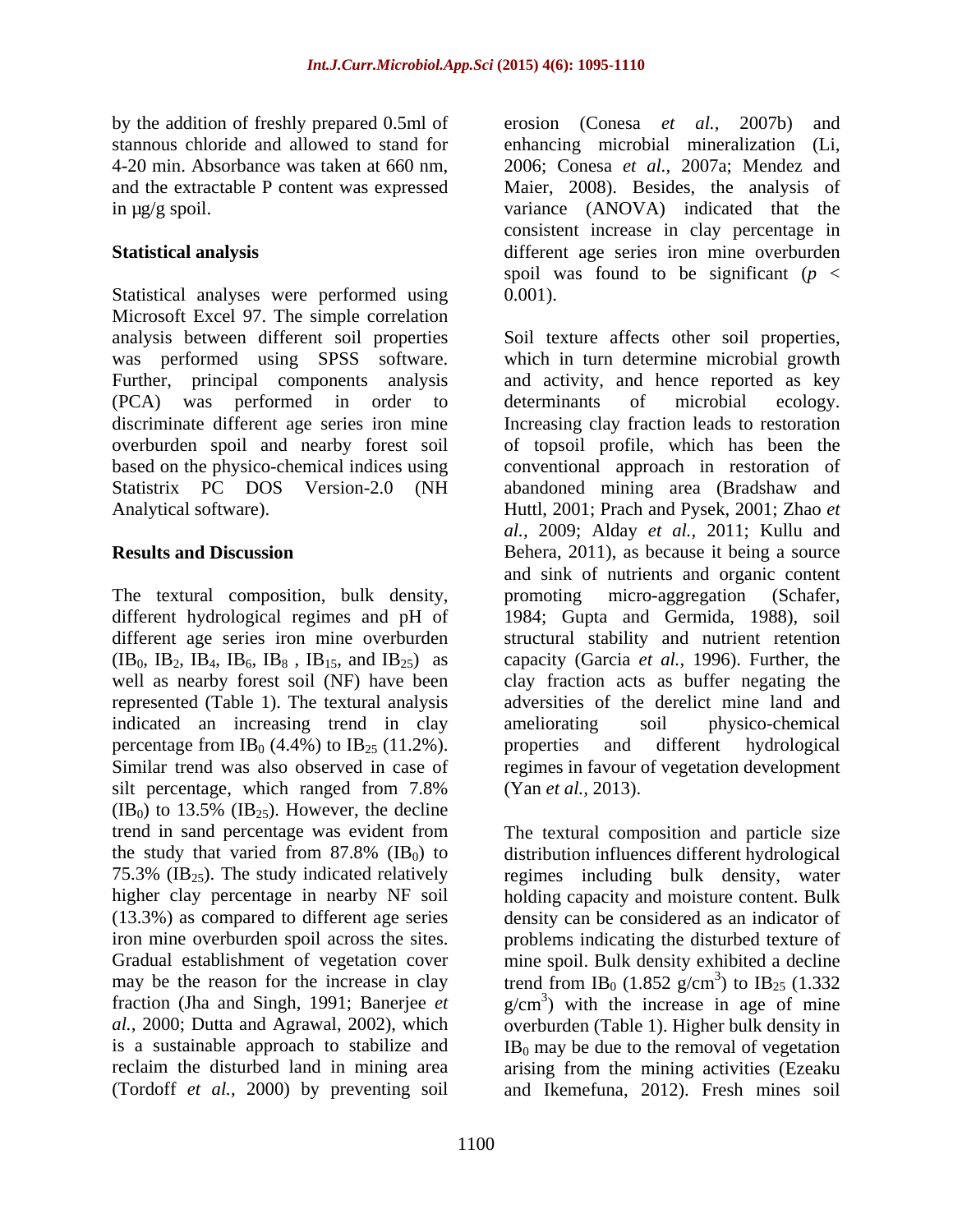poses limited plant growth, as they are unable to extend roots effectively through nearby NF soil were found to be 46.648% high bulk density mine soils (Shroran *et al.,* and 11.329% respectively (Table 1). Soil 2010). The  $IB_{25}$  with reduced bulk density texture and organic matter content are the exhibited closer resemblance with nearby key components for the assessment of water NF soil (1.259 g/cm<sup>3</sup>), which may be due to holding capacity (Vengadaramana and the gradual accumulation of clay fraction Jashothan, 2012). Across the sites, higher and organic matter input in  $IB_{25}$  supported WHC and MC in nearby NF soil as by gradual establishment of vegetation compared to different age series iron mine promoting macro-aggregation (Gupta and overburden spoil may be attributed to dense Germida, 1988; Ohta and Effendi, 1992; vegetation cover and gradual supplements Sadhu *et al.,* 2012). Importance of bulk of organic matter (Sigh *et al.,* 2004), density lies with the fact that it regulates the increased aggregation and total pore space space, air and water availability to soil microbes (Foissner, 1992). The decline in ultimate bearing of soil bulk density, and hence increased level of clay fraction micropore space that reduces soil bulk age series iron mine overburden spoil have compared to nearby NF soil. Besides, bulk soil types (Han *et al.,* 2010). Analysis of mine spoil ( $r = 0.980$ ,  $p < 0.001$ ), which indicated that 96.09% variability in bulk density was accounted by the age of iron

The water holding capacity showed a content also showed the similar trend *i.e.* minimum in  $IB<sub>0</sub>$  (6.643%) and maximum in  $IB_{25}$  (10.886%), which may be due to the positive influence of canopy cover in  $IB_{25}$ that prevented the loss of water through evaporation by not allowing direct exposure of soil surface to incoming radiation (Bird *et* 

*al.,* 1984). The WHC and MC content in nearby NF soil were found to be 46.648% (Vengadaramana and Jashothan, 2012).

bulk density can be interpreted as a Soil reaction is often modelled as a positive reduction in soil compactness because of the linear relationship with soil fertility and development of soil micropore space (Ohta productivity, where the soil with higher pH and Effendi, 1992). Clay fraction has the indicates a better soil. Soil pH should be contributes to the development of soil mapping used for soil quality assessment density. In light of the concept, the different age series iron mine spoil was estimated to higher bulk density and low porosity as  $(IB_0)$  to 6.77  $(IB_{25})$  across the sites (Table density could be affected by land use and found to be 6.83. The acidification of mine variance (ANOVA) indicated negative deposition (Jha and Singh, 1991; Suzuki *et*  correlation of bulk density with the age of *al.,* 1999; Dutta and Agrawal, 2002), mine overburden. elements such as iron and sulphur (Hazarika reverse trend, which varies from 24.501% 2011). The data indicated gradual (IB<sub>0</sub>) to 44.509% (IB<sub>25</sub>). The moisture improvement in pH in different age series site-specific, and could be added as additional criterion for soil classification and (Sheoran *et al.,* 2010). The pH of different be in acidic range, which ranges from 6.14 1). However, the pH of nearby NF soil was spoil may be due to different minerals accumulation of organic C and formation of organic acids over time (Sourkova *et al.,* 2005), or due to oxidation of residual *et al.,* 2006) that hinder the release of available essential plant nutrients (Rai *et al.,* 2011). The data indicated gradual improvement in pH in different age series iron mine overburden spoil, which may be due to both passive and active reclamation process either by natural succession or by plantation/vegetation development, available micronutrients, and shift in microbial community associated with mycorrhiza over time (Jha and Singh, 1991; Dutta and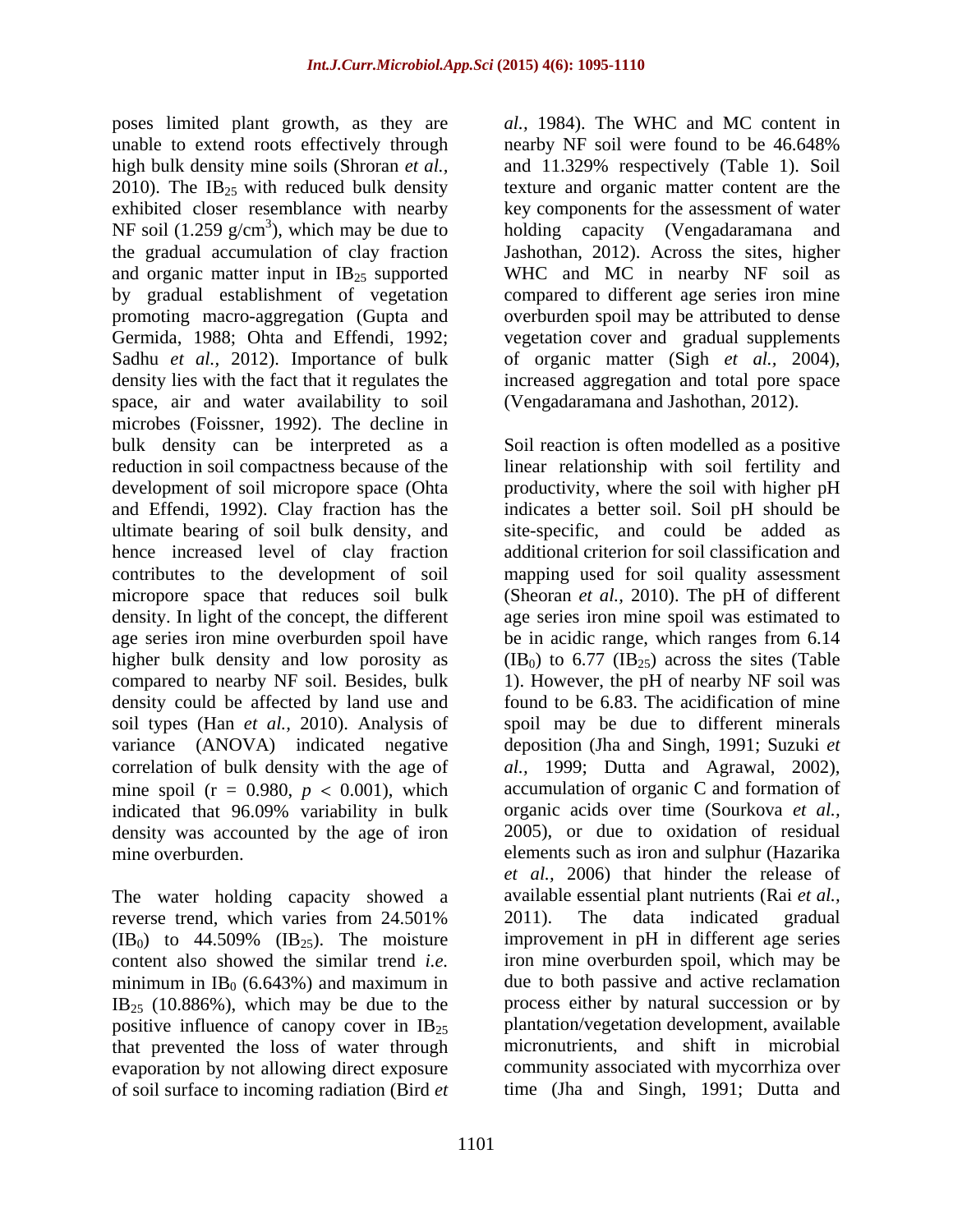Agrawal, 2002). Promotion of organic

The study indicated wide variation in organic C, which varied from 0.142% to 2.228% with minimum in IB<sub>0</sub> and maximum (Rajan *et al.*, 2010). in  $IB_{25}$  (Table 2). However, higher level of OC was recorded in nearby NF soil Similarly, the total N and extractable P also (2.469%) as compared to different age series showed gradual improvement in different iron mine spoil. The gradual increase in OC age series iron mine overburden spoil over from IB<sub>0</sub> to IB<sub>25</sub> was found to be positively time. The TN ranged from 0.004% (IB<sub>0</sub>) to correlated with the age of mine spoil ( $r = 0.187\%$  (IB<sub>25</sub>). Similarly, the EP varies from correlated with the age of mine spoil ( $r = 0.187\%$  (IB<sub>25</sub>). Similarly, the EP varies from 0.912;  $p < 0.001$ ). The study indicated  $70.445 \mu g$  P/g soil (IB<sub>0</sub>) to 945.678  $\mu g$  P/g gradual improvement in OC from a nutrient soil  $(IB_{25})$  across the sites (Table 2). deficient iron mine overburden spoil to an However, the TN and EP content in nearby enriched NF soil over time, which may be NF soil were found to be 0.245% and 1091 due to the establishment of vegetation (Fu *et*  $\mu$ g P/g soil respectively. The lower amount  $al., 2010$ ; Wang *et al.*, 2011), input of litter of EP in IB<sub>0</sub> may be due to slightly acidic from vegetation compartment and its decomposition during the course of passive microbial mineralization and organic or active restoration (Maiti and Ghose, decomposition (Rai *et al.,* 2011). Significant 2005). Organic matter acts as biological variation in TN ( $r = 0.891$ ;  $p < 0.05$ ) and EP "glue" that cements individual soil particles  $(r = 0.820; p < 0.001)$  in different age series together into aggregates and making soil iron mine spoil with respect to the age of resistance to erosion (Shen *et al.,* 1984). mine overburden was revealed by simple Positive correlation was observed between clay percentage and OC content between of soil nutrients from  $IB_0$  to enriched NF soil different age series iron mine overburden may be attributed to the input from plant spoil ( $r = 0.963$ ,  $p < 0.01$ ) (Table 3). species capable of nitrogen fixing potential Increase in OC content exhibited positive as well as development of mycorrhiza and correlation with the increase in clay fraction in ecologically derelict mining land areas was substantiated by several workers (Roberts *et al.,* 1981; Marrs *et al.,* 1981; spoil (Sheoran *et al.,* 2008), and has been Maharana and Patel, 2013). Soils with identified to contribute soil fertility in both higher clay percentage can store more managed and natural ecosystems (Kucharik organic C (Muller and Hoper, 2004). Small difference in clay percentage may result in

1102

matter decomposition on derelict mined soil accumulation in reclaimed mine soil also has been reported to lower soil (Chodak and Niklinska, 2012). Besides, the acidification (Sahani and Behera, 2001). variation in organic C depends upon land Improving soil chemical condition by the use, soil type and terrain (Han *et al.,* 2010), reduction of soil acidity has been well which have great impact on soil nutrient explained (Johnson and Skousen, 1995; status (Wong*,* 2003). Further, the organic C Suzuki *et al.*, 1999). Hence, soil pH can be in association with primary soil particles is used for the assessment of soil quality in reported to promote soil aggregation, terrestrial environment (Rai *et al.,* 2011). structural stability and nutrient retention significant differences in organic C capacity (Garcia *et al.,* 1996), and hence considered to be the reliable indicator for monitoring soil quality and land degradation (Rajan *et al.,* 2010).

> time. The TN ranged from  $0.004\%$  (IB<sub>0</sub>) to NF soil were found to be 0.245% and 1091 nature of fresh mine spoil, which restricted microbial mineralization and organic correlation analysis. Gradual accumulation other nutrient immobilizing microbial colonization. The total N and extractable P are found to be deficient in mine overburden *et al.,* 2001).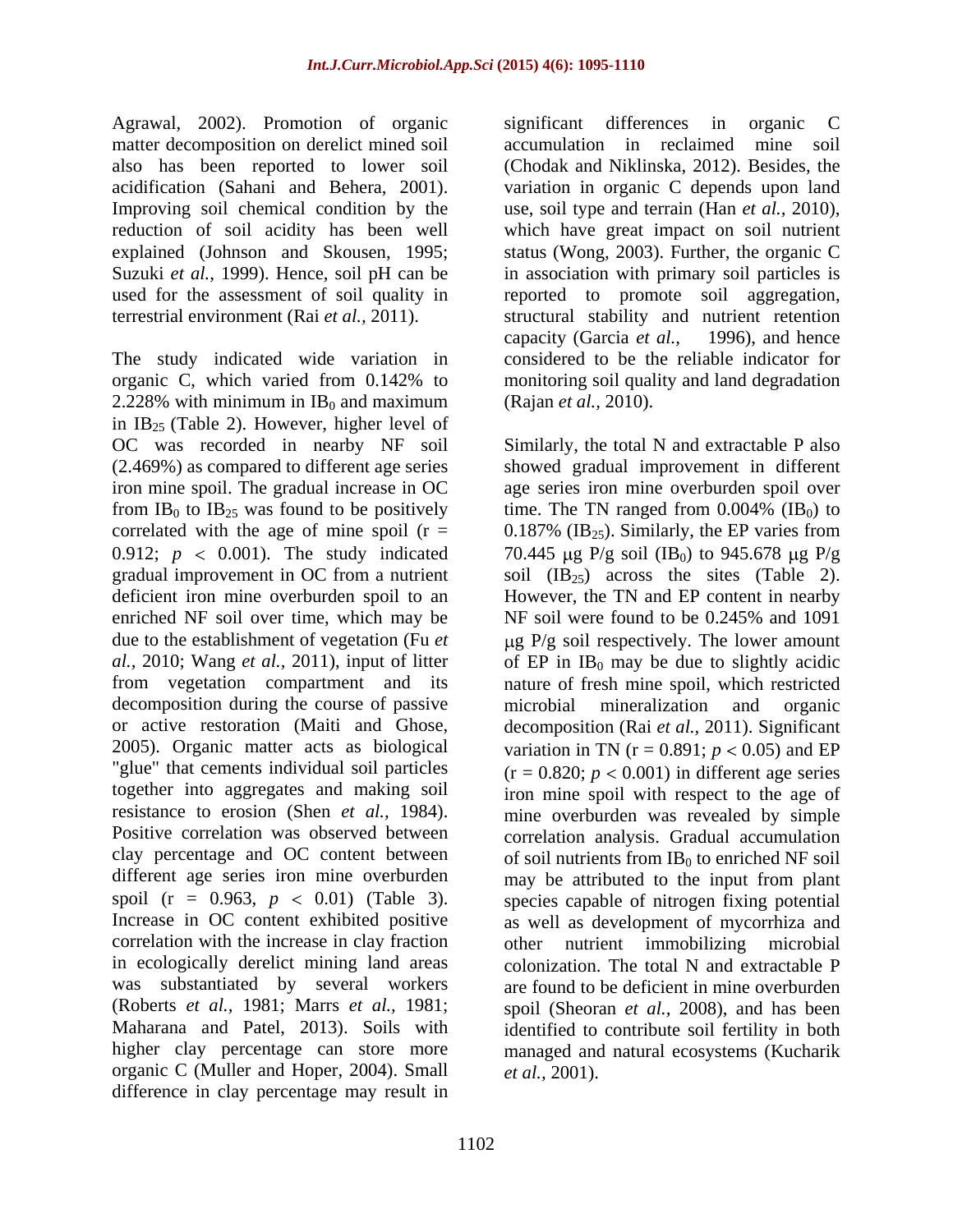Nevertheless, the variation in OC content cluster based on their physico-chemical with respect to different mine overburden properties, in which the  $Z_1$  and  $Z_2$ spoil was positively correlated with TN (r = components accounts for 99% cumulative 0.991;  $p < 0.01$ ) and EP ( $r = 0.982$ ;  $p < 0.01$ ) across the sites (Table 3). The study clearly

Further, principal component analysis was performed in order to discriminate seven different age series iron mine overburden spoil (IB<sub>0</sub>  $\rightarrow$  IB<sub>25</sub>) as well as nearby NF soil. indicated the reclamation. The analysis can able to segregate eight different soil profiles into independent

variance (Figure 1).

indicated that the iron mine overburden spoil The mining activities limit the establishment showed the sign of restoration due to the and growth of native plant species resulted gradual accumulation of OC, TN, and EP in the loss of forest cover around the iron over time. mining area, previously which was under the dense deciduous forest. The study revealed gradual improvement in different physico chemical properties in chronosequence iron mine overburden spoil over time, which indicated the pace and progress of reclamation.

**Table.1** Textural composition, bulk density, water holding capacity, moisture content and pH of mine spoil samples collected from seven age series iron mine overburden (IB<sub>0</sub>  $\rightarrow$  IB<sub>25</sub>) as well as nearby forest (NF) soil. Values expressed in mean  $\pm$  SD; n = 3

| <b>Textural</b>     | Different age series iron mine overburden spoil<br>Forest |                                |                      |                                  |             |                                                           |                                 |                          |  |  |
|---------------------|-----------------------------------------------------------|--------------------------------|----------------------|----------------------------------|-------------|-----------------------------------------------------------|---------------------------------|--------------------------|--|--|
| composition         | IB <sub>0</sub>                                           | IB2                            | IB4                  | <b>IB6</b>                       | IB8         | <b>IB15</b>                                               | <b>IB25</b>                     | soil (NF)                |  |  |
| Sand $(\%)$         | $87.8 \pm$                                                | $85.9 \pm$                     | $84.8 \pm$           | $83.4 \pm$                       | $81.5 \pm$  | $79.7 \pm$                                                | $75.3 \pm$                      | $72.5 \pm$               |  |  |
|                     | 2.15                                                      | 1.84                           | 1.75                 | 1.89                             | 1.64        | 1.55                                                      | 1.36                            | 2.05                     |  |  |
| Slit(%)             | 7.8 $\pm$                                                 | $8.4 \pm$                      | $9.1 \pm$            | $9.9 \pm$                        | $10.9 \pm$  | $11.8 \pm$                                                | $13.5 \pm$                      | $14.2 \pm$               |  |  |
|                     | 0.45                                                      | 0.33                           | 0.41                 | 0.29                             | 0.37        | 0.41                                                      | 0.52                            | 0.66                     |  |  |
| Clay $(\%)$         | $4.4 \pm$                                                 | $5.7 \pm$                      | $6.1 \pm$            | $6.7 \pm$                        | $7.6 \pm$   | $8.5 \pm$                                                 | $11.2 \pm$                      | $13.3 \pm$               |  |  |
|                     | 0.33                                                      | 0.21                           | 0.28                 | 0.34                             | 0.38        | 0.29                                                      | 0.24                            | 0.31                     |  |  |
| <b>Bulk</b> density | 0.036                                                     | $1.852 \pm   1.794 \pm  $      | $1.715 \pm$          | $1.664 \pm$                      | $1.593 \pm$ | $1.405 \pm$                                               | $1.332 \pm$                     | $1.259 \pm$              |  |  |
| $(g/cm^{3})$        |                                                           | 0.029                          | 0.035                | 0.028                            | 0.034       | 0.033                                                     | 0.029                           | 0.021                    |  |  |
| WHC $(\%)$          | 24.501<br>± 1.235                                         | 26.422<br>$\pm 1.558$          | 28.067               | 32.311                           | 37.457      | 40.338<br>$\pm 2.013$ $\pm 2.152$ $\pm 1.942$ $\pm 1.675$ | $44.509 \pm$<br>2.045           | 46.648 $\pm$<br>2.164    |  |  |
| Moisture $(\%)$     | 0.206                                                     | $6.643 \pm 6.985 \pm$<br>0.211 | $7.106 \pm$<br>0.198 | 7.422 $\pm$ 8.391 $\pm$<br>0.201 | 0.168       | 0.176                                                     | $9.915 \pm 10.886 \pm$<br>0.155 | $11.329\,\pm\,$<br>0.198 |  |  |
| Soil pH             | $6.14 \pm$                                                | $6.24 \pm$                     | $6.36 \pm$           | $6.49 \pm$                       | $6.59 \pm$  | $6.62 \pm$                                                | $6.77 \pm$                      | $6.83 \pm$               |  |  |
|                     | 0.08                                                      | 0.06                           | 0.05                 | 0.06                             | 0.05        | 0.06                                                      | 0.08                            | 0.08                     |  |  |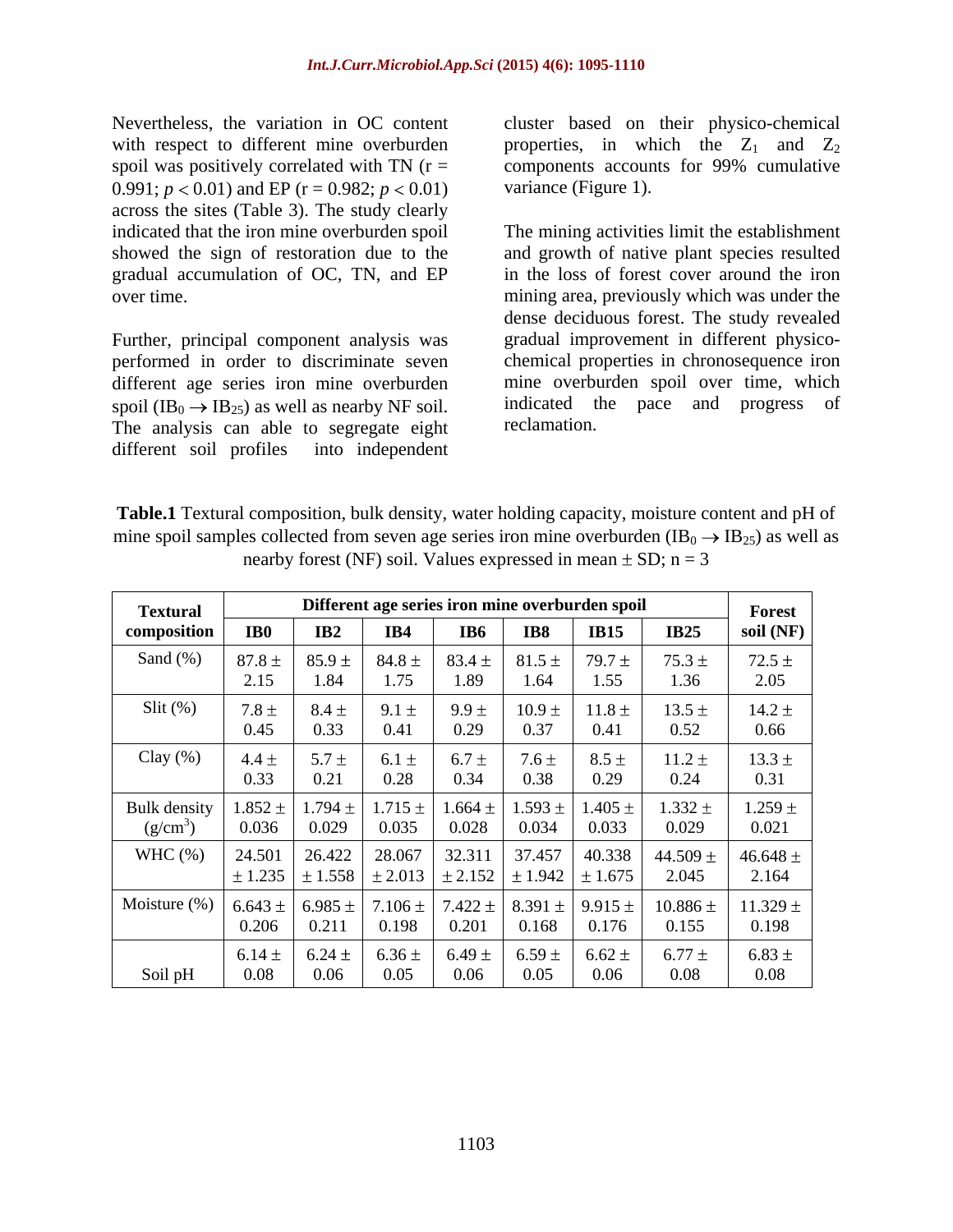**Table.2** Organic C, total N, and extractable P content in mine spoil samples collected from seven different age series iron mine overburdens (IB<sub>0</sub>  $\rightarrow$  IB<sub>25</sub>) as well as nearby forest (NF) soil. Values expressed in mean  $\pm$  SD; n = 3

| <b>Textural</b>                                                                                                          | Different age series iron mine overburden spoil |                     |       |            |            |             |                                                                                                                                                                                                                                                                                                                                                           |                       |  |  |
|--------------------------------------------------------------------------------------------------------------------------|-------------------------------------------------|---------------------|-------|------------|------------|-------------|-----------------------------------------------------------------------------------------------------------------------------------------------------------------------------------------------------------------------------------------------------------------------------------------------------------------------------------------------------------|-----------------------|--|--|
| composition                                                                                                              | IB <sub>0</sub>                                 | IB2                 | IB4   | <b>IB6</b> | <b>IB8</b> | <b>IB15</b> | <b>IB25</b>                                                                                                                                                                                                                                                                                                                                               | Forest<br>soil $(NF)$ |  |  |
| Organic C (%)  $0.142 \pm$   $0.218 \pm$   $0.284 \pm$   $0.355 \pm$   $0.815 \pm$   $1.648 \pm$   $2.228 \pm$           |                                                 |                     |       |            |            |             |                                                                                                                                                                                                                                                                                                                                                           | $2.469 \pm$           |  |  |
|                                                                                                                          | 0.029                                           | 0.024               | 0.028 | 0.034      | 0.039      | 0.041       | 0.045                                                                                                                                                                                                                                                                                                                                                     | 0.052                 |  |  |
| Total N $(\%)$                                                                                                           | $0.004\pm$                                      | $0.007\pm 0.011\pm$ |       |            |            |             | $\vert 0.015 \pm \vert 0.053 \pm \vert 0.125 \pm \vert 0.187 \pm \vert 0.015 \pm \vert 0.0187 \pm \vert 0.0187 \pm \vert 0.0187 \pm \vert 0.0187 \pm \vert 0.0187 \pm \vert 0.0187 \pm \vert 0.0187 \pm \vert 0.0187 \pm \vert 0.0187 \pm \vert 0.0187 \pm \vert 0.0187 \pm \vert 0.0187 \pm \vert 0.0187 \pm \vert 0.0187 \pm \vert 0.0187 \pm \vert 0.$ | $0.245 \pm$           |  |  |
|                                                                                                                          | 0.001                                           | 0.002               | 0.004 | 0.003      | 0.002      | 0.005       | 0.007                                                                                                                                                                                                                                                                                                                                                     | 0.008                 |  |  |
| Extractable P   $70.445$                                                                                                 |                                                 |                     |       |            |            |             | 76.836   84.552   91.707   112.542   645.817   945.678                                                                                                                                                                                                                                                                                                    | 1091.509              |  |  |
| $\mid$ (µg P/g soil)   $\pm 2.304$   $\pm 3.442$   $\pm 2.987$   $\pm 3.416$   $\pm 8.588$   $\pm 11.508$   $\pm 15.647$ |                                                 |                     |       |            |            |             |                                                                                                                                                                                                                                                                                                                                                           | ± 25.551              |  |  |

**Table.3** Simple correlation coefficients (*r*) between different soil properties

| Parameters Sand |                       | Slit                                  | <b>BD</b><br>Clay                          | WHC                                                                            | MC | OC<br>pH   | TTA.             | EP |
|-----------------|-----------------------|---------------------------------------|--------------------------------------------|--------------------------------------------------------------------------------|----|------------|------------------|----|
| Sand            |                       |                                       |                                            |                                                                                |    |            |                  |    |
| Slit            | $-0.994$              |                                       |                                            |                                                                                |    |            |                  |    |
| Clay            | $-0.996$              | 0.979                                 |                                            |                                                                                |    |            |                  |    |
| <b>BD</b>       | $0.979**$             | $\left  -0.990^{**} \right $ -0.962** |                                            |                                                                                |    |            |                  |    |
| WHC             | $ -0.975^{**} $       | $0.992^*$<br>$ 0.953\rangle$          | $-0.986$ **                                |                                                                                |    |            |                  |    |
| MC              | $-0.977$              | 0.983                                 | $\left  0.964^{**} \right $ -0.989 $^{**}$ | $0.976***$                                                                     |    |            |                  |    |
| pH              | $-0.962$ <sup>*</sup> | $ 0.978^*$                            |                                            | ** $\vert 0.940^{**} \vert$ -0.965** $\vert 0.980^{**} \vert 0.931^{**} \vert$ |    |            |                  |    |
| OC              | $-0.972**$            | $0.972**$                             | $-0.978**$<br>0.963                        | $ 0.959^{**} 0.997^{*}$                                                        |    | $0.908***$ |                  |    |
| <b>TN</b>       | $-0.973$              | $0.960^{\circ}$<br>0.975              | $\vert$ -0.959 <sup>**</sup>               | $\frac{1}{2}$   0.936**   0.982**   0.885**                                    |    | 0.991      |                  |    |
| EP              | $-0.942$ <sup>*</sup> | $10.929**$                            |                                            | $\frac{1}{2}$   0.944**   -0.940**   0.897**   0.968**   0.839**               |    | $0.982**$  | $\big  0.987$ ** |    |

\*\* Correlation is significant  $p < 0.01$ ; and \* correlation is significant  $p < 0.05$ .

**Figure.1** Principal component analysis based on physico-chemical properties in seven different mine overburden spoil (IB<sub>0</sub>  $\rightarrow$  IB<sub>25</sub>) as well as nearby NF soil

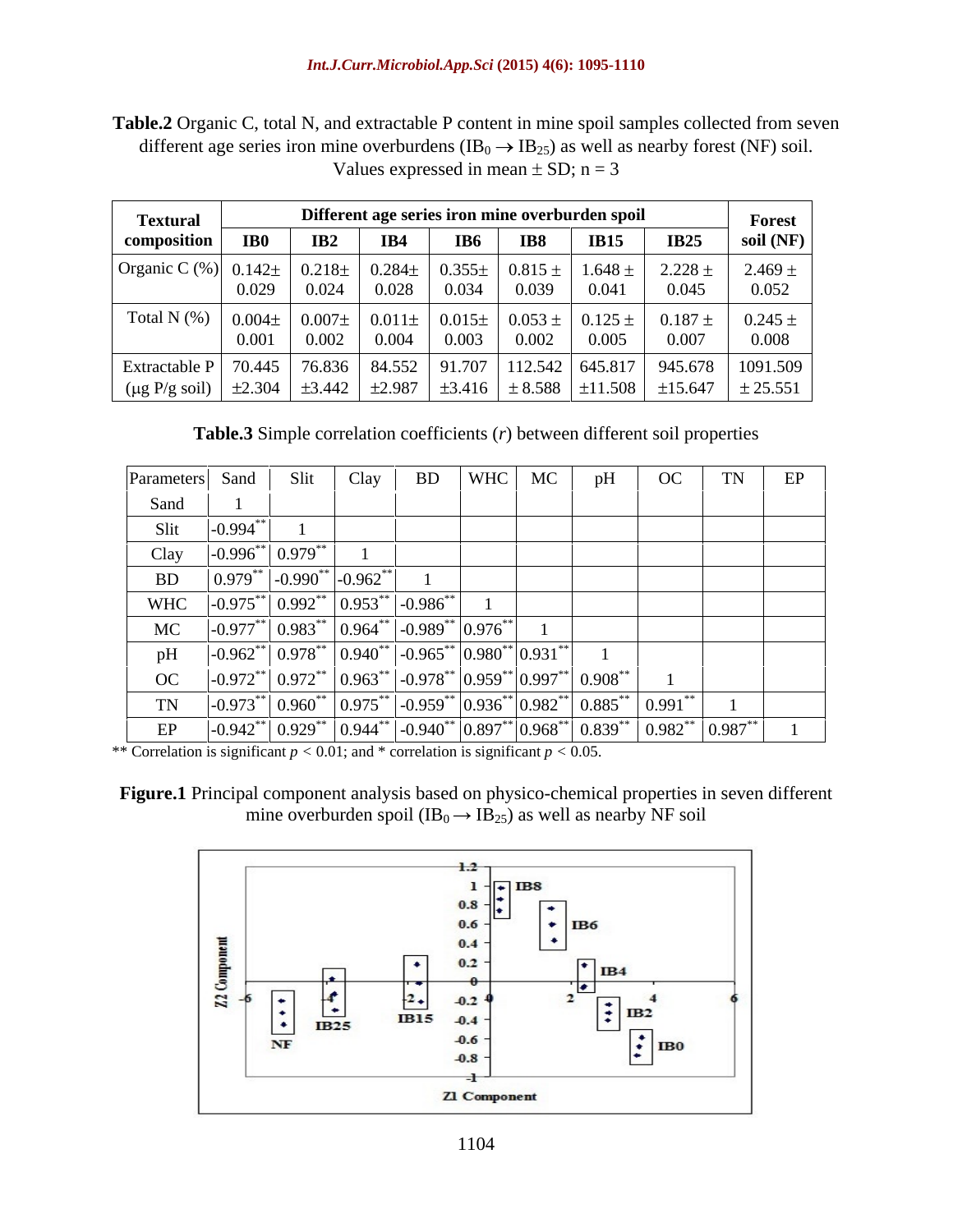

**Figure.2** Relationship between mean soil features with different age series iron mine overburden spoil in chronosequence

forest as natural vegetation of the study site, Further, attempt was made to calculate the time period required for restoration of  $IB_0$  to<br>reach the nearby NF soil condition. observed  $(r = 0.991; p < 0.001)$  between the mean soil feature and age of mine properties with respect to the age of mine overburden spoil (Figure 2). Taking the value of nearby forest soil data (*i.e.* 1) as  $X'$ , the equation was used to calculate the

In view of the foregoing, the objective of the present investigation is thus stocktaking of the variation in different physico-chemical indices in seven different age series iron eventual ecorestoration. Besides, the other interferences or degradation *etc*.

Considering the tropical dry deciduous objective of ecological rehabilitation is to an attempt was made to compare the soil increase biological productivity, soil quality features of different age series iron mine and biotic control over biogeochemical overburden spoil in chronosequence  $(IB_0 \rightarrow$  fluxes within the recovering ecosystems.  $IB<sub>25</sub>$ ) over a period of 25 years with nearby The present investigation was preformed to forest (NF) soil. For the purpose, the evaluate the variation in different physico proportionate level of these parameters for chemical properties in seven different age different age series iron mine overburden series iron mine overburden spoil and spoil were calculated by taking the soil nearby forest soil. The study suggested that parameters of nearby NF soil as unit. the soil quality is intimately related to reach the nearby NF soil condition. fertility status and productivity. The Accordingly, a positive correlation was physico-chemical indices appeared to be overburden, which explained 98.22% variability in soil physico-chemical correlation between the clay fraction and age of NF soil *i.e.* 28.312 years. assessment of physico-chemical properties mine overburden spoil, which are process of reclamation shall take ecologically hostile may prove useful in approximately 28.312 years provided the formulating reclamation strategies and mine spoil habitat is not subjected to any accelerate natural succession in order to physico-chemical properties, and hence their evaluation will facilitate to characterize soil more informative and could therefore be used for the selection of appropriate reclamation strategies. Significant organic C in different age series iron mine overburden spoil indicated that they are the most undervalued component for mine spoil reclamation. Based on the comparative in seven age series iron mine spoil and nearby forest soil into account, the study suggested that the fresh iron mine overburden spoil  $(IB<sub>0</sub>)$  to attain the soil feature of the nearby forest soil through the process of reclamation shall take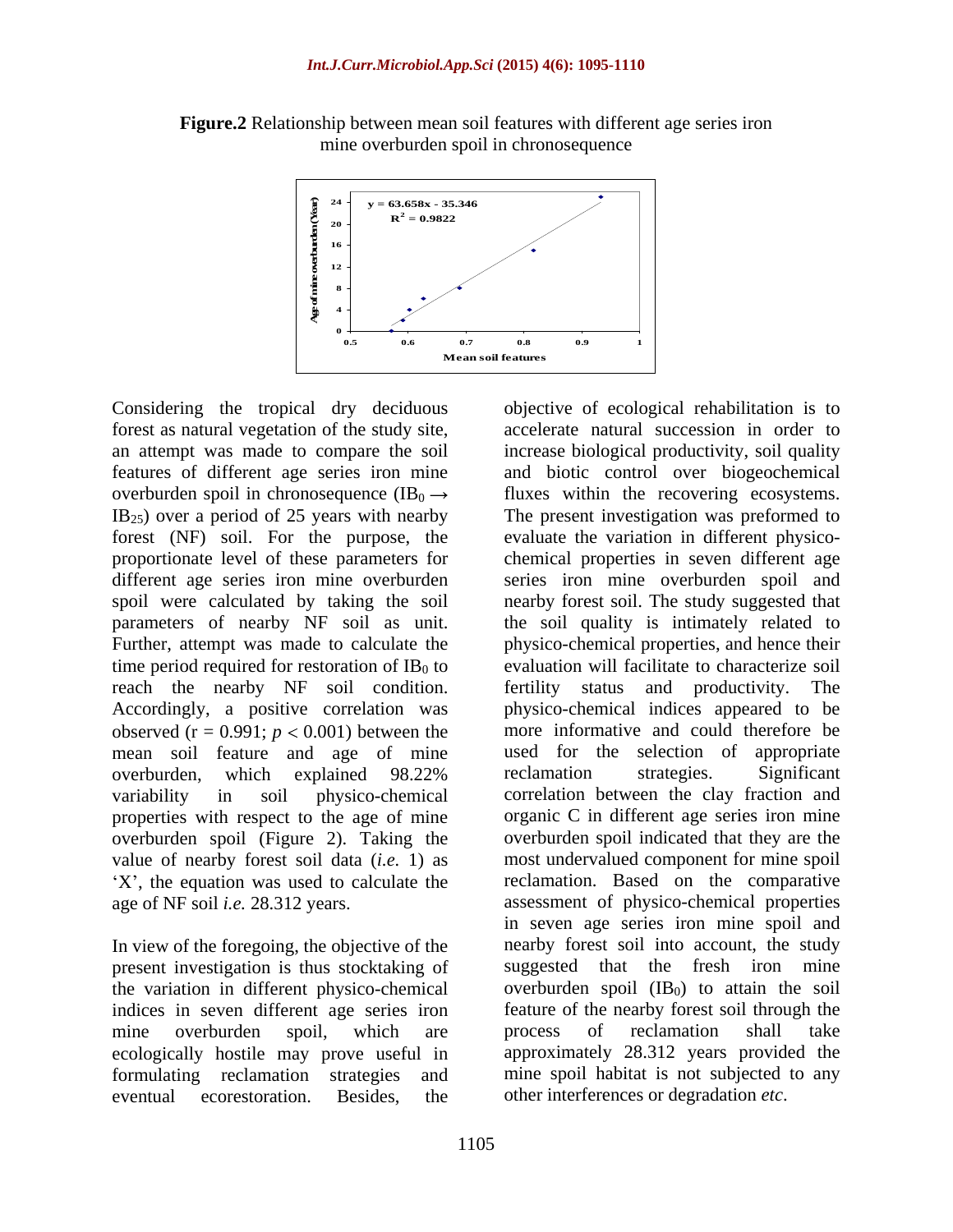The authors are thankful to the Head, School Bradshaw, A.D., and Huttl, R.F. 2001. of Life Sciences, Sambalpur University for providing necessary laboratory facilities. The research was made possible through the support rendered by the mining authority by Chodak, M., and Niklinska, M. 2012. providing necessary facilities during Development of microbial biomass sampling in the field. In particular, the authors are indebted to many, who helped in the laboratory as well as for computation of statistical analysis. Conesa, H.M., Garcia, G., Faz, A., and

- Alday, J.G., Marrs, R.H., and Martinez-
- Anderson, J.M., and Ingram, J.S.I. 1992.
- Bahrami, A., Emadodin, I., Atashi, M.R.,
- Banerjee, S.K., Das, P.K., and Mishra, T.K. overburden spoils in relation to Indian Society and Soil Science. 48:
- Beukes, J., Mukhopadhyay, J., and Gutzmer, M.A. 1996. Soil health and ores of the Archean iron ore group
- Bird, P.R., Lynch, J.J., and Obst, J.M. 1984.<br>Effect of shelter on plant and animal

**Acknowledgments** production. Australian Society of Animal Production. 15: 270-273.

- Future mine site restoration involves a broader approach. Ecological Engineering. 17: 87-90.
- and enzyme activities in mine soils. Polish Journal of Environmental Studies*.* 21(3): 569-577.
- **References Exercise 2.1 References EXERC EXERC EXERC EXERC EXERC EXERC EXERC EXERC EXERC EXERC EXERC EXERC EXERC** Ruiz, C. 2011. Vegetation succession District (SE Spain) and their interest on reclaimed coal wastes in Spain, for further revegetation purposes. the influence of soil and Chemosphere. 68: 1180-1185. Arnaldos, R. 2007b. Dynamics of development in mine tailings from the Cartagena-La Union Mining
	- environmental factors. Applied Conesa, H.M., Schulin, R., and Nowack, B. Vegetation Science. 14: 84-94. 2007a. A laboratory study on Tropical soil biology and fertility. A handbook of methods. (2nd Ed.), mine tailings. Journal of Water, Air, Oxford University Press, USA. and Soil Pollution. 183(1/4): 201 revegetation and metal uptake in native plant species from neutral 212.
	- and Bork, H.R. 2010. Land-use De deyn, B., Raaijmakers, C.E., and Van der change and soil degradation: a case putten, W.H. 2004. Plant community study, North of Iran. Agriculture and development is affected by nutrients biology Journal of North America. 4: and soil biota. Journal of Ecology. 600-605. 92: 824-834. 92: 824-834.
	- 2000. Microbial and nutritional of mining-generated wastelands at characteristics of coal mine Alkusha-Gopalpur aboundoned open vegetation development. Journal of De, S., and Mitra, A.K. 2002. Reclamation cast project, Raniganj Coalfield, eastern India. Environmental Geology. 43: 39-47.
	- 63-68. Doran, J.W., Sarrantonio, M., and Liebig, J. 2008. Genesis of high-grade iron M.A. 1996. Soil health and sustainability. Advances in Agronomy. 56: 1-54.
	- around Noamundi, India. Economic Dutta, R.K., and Agarwal, M. 2002. Effect Geology. 103: 365-386. The soil of tree plantations on the soil Effect of shelter on plant and animal of coal mine spoil land. Tropical characteristics and microbial activity Ecology. 43: 315-324.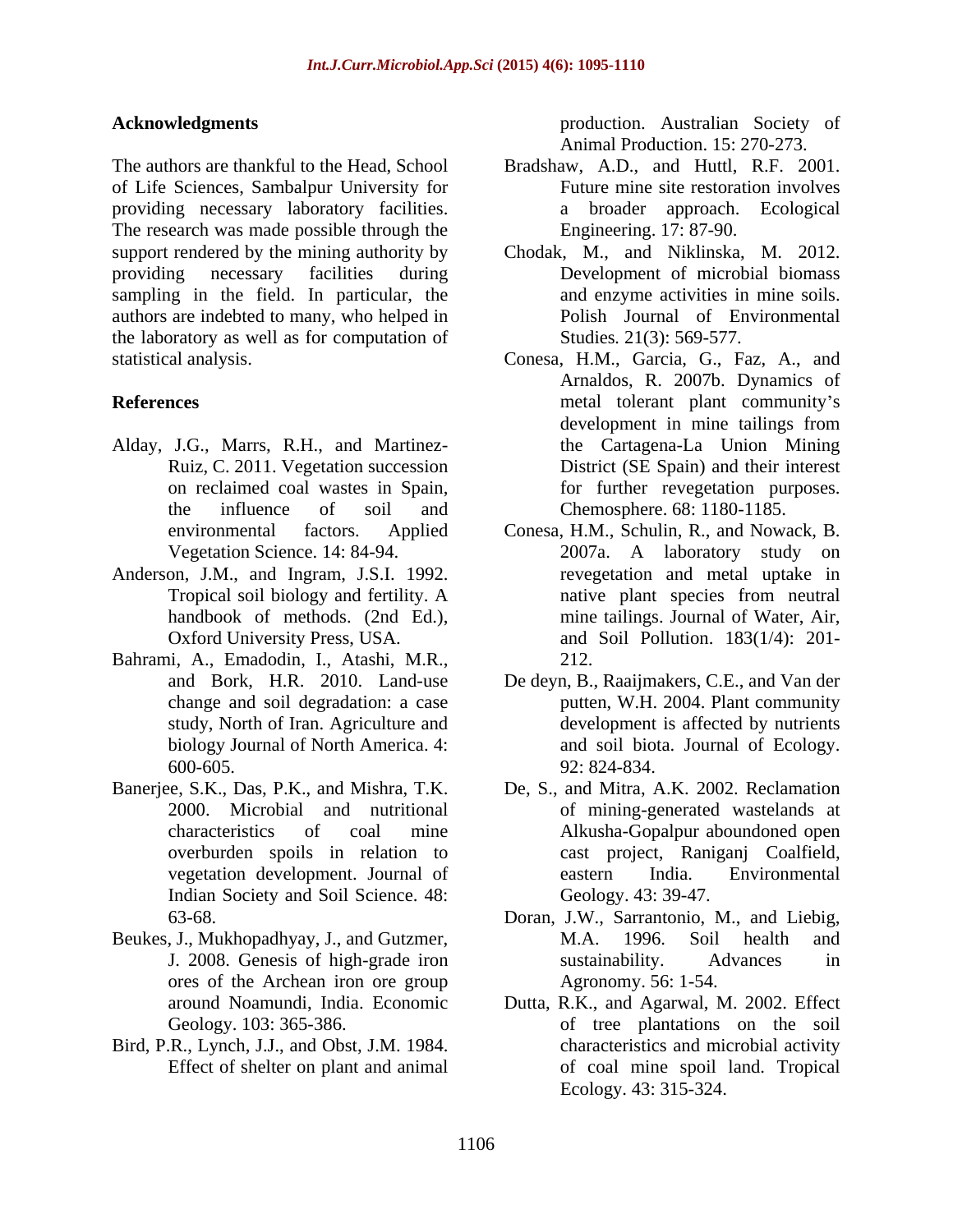- Ekka, N.J., and Behera, N. 2011. Species composition and diversity of
- Ezeaku, and Ikemefuna, P. 2012. Evaluating livelihood systems in selected areas
- Ezeaku, P.I., and Davidson, A. 2008.
- Foissner, W. 1992. Comparative studies on 643. grassland of Austria. Journal of
- Fu, X., Shao, M., Wei, X., and Horton, R. 2010. Soil organic carbon and total types in northern loess plateau of China. Geoderma. 155(1/2): 31-35.
- Garcia, C., Hernandez, T., Costa, F., and Barahona, A. 1996. Organic matter
- Gupta, V.S.R., and Germida, J.J. 1988.
- Han, W., Hu, J., Du, F., and Zhang, X. 2010.

catchment of loess plateau, China. Geoderma. 154: 261-266.

- vegetation developing on an age Hazarika, P., Talukdar, N.C. and Singh, series coal mine spoil in as open cast Y.P., 2006. Natural colonization of coal field in Orissa, India. Tropical plants species on coal mine spoils at Ecology. 52(3): 337-343. Tikak Clliery, Assam. Tropical Ecology. 47(1): 37-46.
- the influence of open cast mining of Jackson, M.L. (1958) Soil Chemical solid minerals on soil, land use and Analysis. Prentice-Hall, Englewood Cliffs, NJ, USA, pp. 485.
- of Nasarawa State, North-central Jha, K., and Singh, J.S. 1991. Spoil Nigeria. Journal of Ecology Natural Environment. 4(3): 62-70. development of an age series of mine Analytical situations of land Vegetation. 97: 63-76. characteristics and vegetation spoils in a dry typical environment. Vegetation. 97: 63-76.
- degradation and sustainable Johnson, D., and Skousen, J. 1995. Mine management strategies in Africa. soil properties of 15 abandoned mine Journal of Agricultural Society of land sites in West Virginia. Journal Science. 4: 42-52. The same of Environmental Quality. 24: 635-643.
- the soil life in eco-farmed and Kardol, P., Bezemer, T.M., and Van der conventionally farmed fields and Agriculture, Ecosystems and controls succession. Ecology Letters. Environment, Elsevier Science 9:1080-1088. putten, G.W.H. 2006. Temporal variation in plant-soil feedback 9: 1080-1088.
- Publishers, Amsterdam, the Karlen, D.L., Mausbach, M.J., Doran, J.W., Netherlands. 40: 207-218. Cline, R.G., Harris, R.F., and nitrogen as affected by vegetation for evaluation. Soil Science Society Schuman, G.E. 1997. Soil quality: a concept, definition, and framework of America Journal. 61: 4-10.
- China. Geoderma. 155(1/2): 31-35. Kavamura, V.N., and Esposito, E. 2010. characteristics and nutrient content in  $\qquad \qquad \text{polluted} \qquad \text{with} \qquad \text{heavy} \qquad \text{metals}.$ eroded soils. Environment Biotechnology Advances. 28: 61-69. Biotechnological strategies applied to the decontamination of soil polluted with heavy metals.
- Management. 20: 131-141. Kucharika, J., Brye, C.J., Norman, J.M., Distribution of microbial biomass L.G. 2001. Measurements and and its activity in different soil modelling of carbon and nitrogen aggregate size classes as affected by cycling in agro-systems of southern cultivation. Soil Biology and Biochemistry. 20: 777-786. sequestration during the next 50 Foley, J.A., Gower, S.T., and Bundy, L.G. 2001. Measurements Wisconsin: Potential for SOC years. Ecosystems. 4: 237-258.
- Estimating soil organic carbon Kullu, B., and Behera, N. 2011. Vegetation storage and distribution in a succession on different age series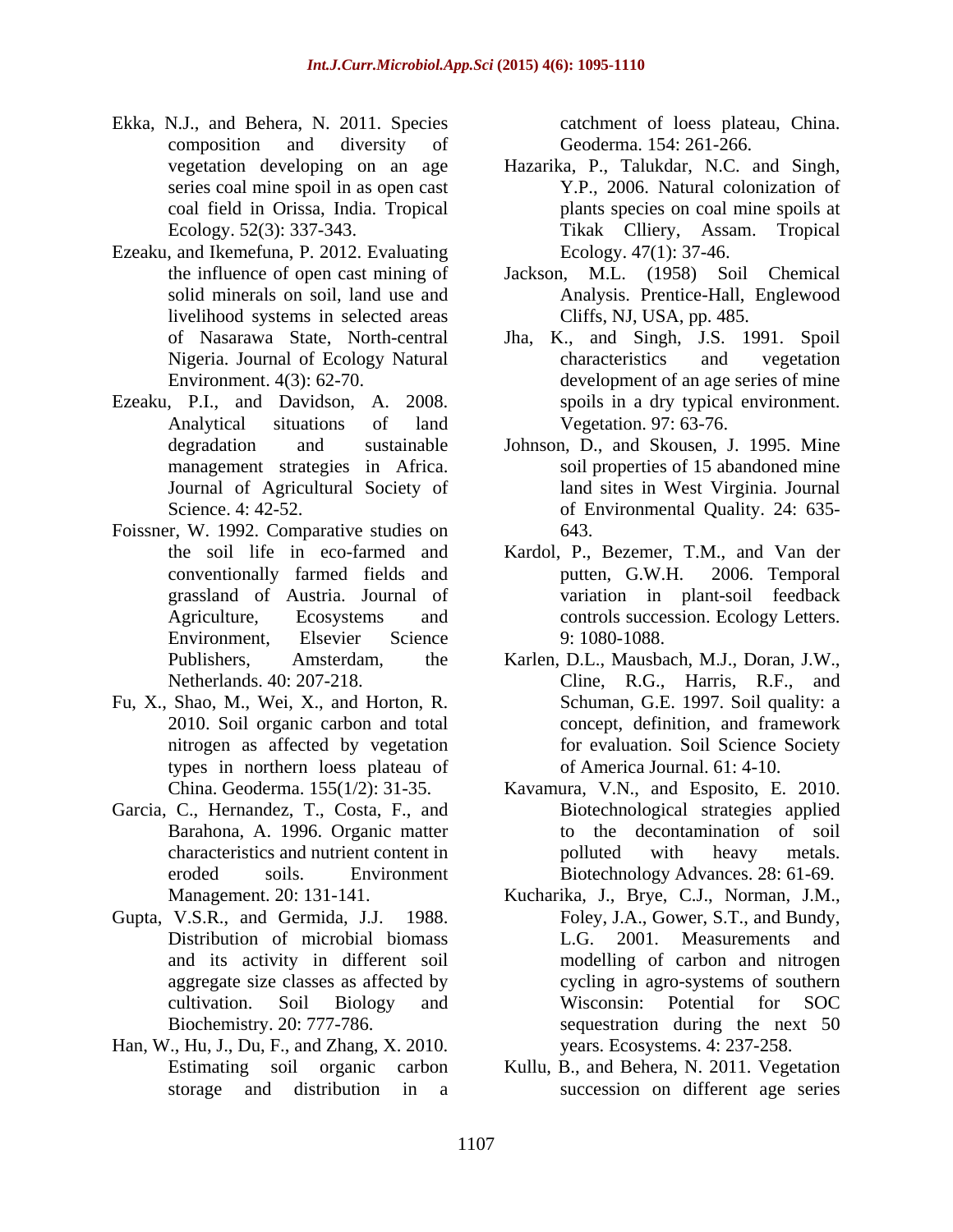sponge iron solid waste dumps with **Exercise** Reviews Environmental Science and respect to top soil application.<br>Research Journal of Environmental and Earth Sciences. 3(1): 38-45.

- Li, M.S. 2006. Ecological restoration of mine land with particular reference practice. Soil Environment. 357: 38-
- Lin, X., Tong, Lu W., Yan, L., Wu, Y., Nie, Environmental impacts of surface streams and agricultural lands in the sponge iron soil was duming with Reviews Environmental Science and space thours are the environmental of the environmental Mixtrax P. 1968. Endige, Work Book, Endige, Work Book, Endige, Work Book, Endige, T. 47-50, S. 2006
- Lindemann, W.C., Lindsey, D.L., and mine spoil to increase the number and activity of microorganisms. Soil Science Society of America Journal. 197-206.
- Maharana, J.K., and Patel, A.K. 2013. Chronosequence in a Dry Tropical
- Maiti, S.K., and Ghose, M.K. 2005. mine overburden dumps - an Indian
- Marrs, R.H., Roberts, R.D., Skeffington, colonized china clay wastes: II.
- 

Biotechnology. 7: 47-59.

- Research Journal of Environmental Mishra, R. 1968. Ecology Work Book. Oxford IBH, New Delhi.
- to the metalliferous mine wasteland plantation: a chronosequence study. in China: a review of research and African Journal of Basic Applied Mukhopadhyay, S., and Maiti, S.K. 2011. Mine spoil reclamation due to tree Science. 3: 210-218.
- 53. Muller, T., and Hoper, H. 2004. Soil organic C., Chu, C., and Long, J. 2004. soil clay content. Soil Biology and matter turnover as a function of the Biochemistry. 36: 877-888.
- mining on mined lands, affected Mummey, D.L., Stahl, P.D., and Buyer, J.S. Dabaoshan mine region, South indicator of ecosystem recovery China. Land degradation and following surface mine reclamation. Development. 16: 463-474. Applied Soil Ecology. 21: 251-259. 2002. Microbial biomarkers as an indicator of ecosystem recovery
- Fresquez, P.R. 1984. Amendment of "lowland *Dipterocarp* forest" in east Ohta, S., and Effendi, S. 1992. Ultisol of Kalimantan, Indonesia. Journal of Soil Science and Plant Nutrition. 38: 197-206.
- 48: 574-578. Olsen, S.R., and Sommers, L.E. 1982. Physico-Chemical Characterization analysis, Part 2, Miller, R.H., and and Mine Soil Genesis in Age Series Keeney, D.R. (Ed.), American Coal Mine Overburden Spoil in Society of Agronomy, Inc, Madison, Phosphorous. In: Methods of soil WI.
- Environment. Phylogenetics and Pandey, S., and Maiti, T.K. 2008. Evolutionary Biology. 1(1): 2-7. Physicochemical and biological Ecological restoration of acidic coal at Burnpur, West Bengal. Pollution Pandey, S., and Maiti, Physicochemical and biological characterization of slag disposal site and Research. 27(2): 345-348.
- case study. Land Contamination and Prach, K., and Pysek, P. 2001. Using Reclamation. 13(4): 361-369. The spontaneous succession for R.A., and Bradshaw, A.D. 1981. habitats: experience from Central Ecosystem development on naturally **Europe** Ecology Engineering. 17: spontaneous succession for restoration of human-disturbed habitats: experience from Central Europe. Ecology Engineering. 17: 52-62.
- Nutrient compartmentation. Journal Rai, K., Paul, B., and Singh, G. 2011. A of Ecology. 69: 163-169. study on Physico chemical properties Mendez, M.O., and Maier, R.M. 2008. of overburden dump materials from Phytoremediation of mine tailings in selected coal mining areas of Jharia of overburden dump materials from coalfield. Jharkhand, India. International Journal of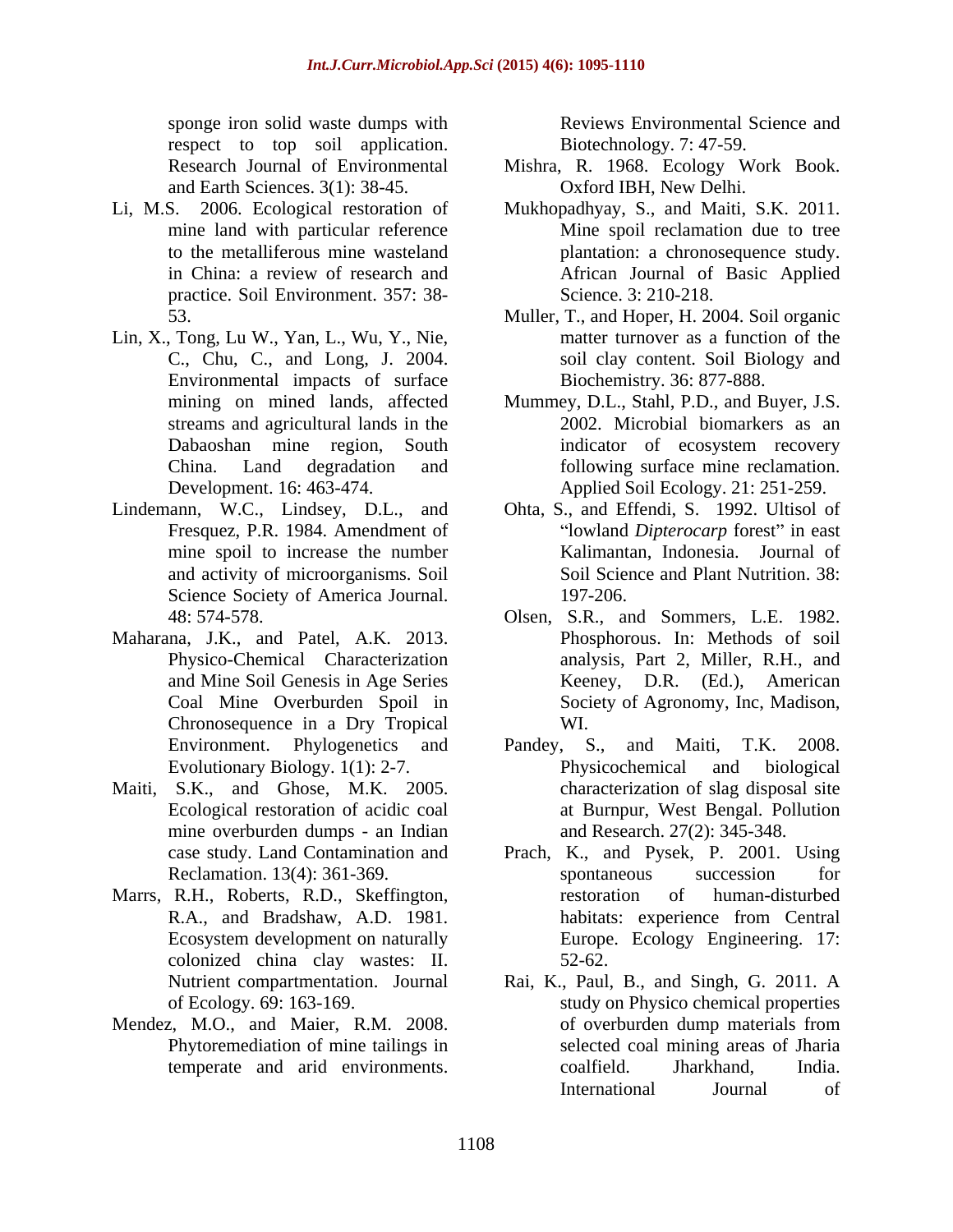Environmental Science. 1(6):1350-

- Rajan, K., Natarajan, A., Anil, K.S., Science. 99: 823-827. 16.
- Rath, M., Mishra, C.S.K., and Mohanty, R.C. 2010. Microbial population and International Journal of Ecology and
- Roberts, D., Marrs, R.H., Skeffington, R.A., colonized china clay wastes: I.
- 
- Sahani, and Behera, N. 2001. Impact of activity of tropical soil. Land
- Schafer, W.M. 1984. Mine-soil restoration Reclamation, pp. 172-185. 5163-5168.
- fumigated soil and the measurement

1359. Biology and Biochemistry. 16: 437 of microbial biomass nitrogen. Soil 444.

- Badrinath, M.S., and Gowda, R.C. Sheoran, S., Sheoran, V., and Poonia, P. 2010. Soil organic carbon- the most 2008. Rehabilitation of mine reliable indicator for monitoring land degraded land by metallophytes. degradation by soil erosion. Current Mining Engineers Journal. 10(3): 11- 2008. Rehabilitation of mine 16.
- some soil enzyme activities in iron mine land by revegetation: a review. and chromites mine spoil. International Journal of Soil, Sheoran, V., Sheoran, A.S., and Poonia, P. 2010. Soil reclamation of abandoned International Journal of Soil, Sediment and Water. 3(2): 1-20.
- Environmental Sciences. 36(3): 187- Singh, A.N., Raghubanshi, A.S., and Singh, 193. J.S. 2002. Plantation as a tool for and Bradshaw, A.D. 1981. Science. 82(12): 1436-1441. mine spoils restoration. Current
- Ecosystem development on naturally Singh, S., Ghosal, N., and Singh, K.P. 2007. vegetation changes and overall crop roots due to differing resource accumulation of organic matter and quality inputs in a tropical dry land nutrients. Journal of Ecology. 69: agro ecosystem. Soil Biology and 153-161. Biochemistry. 39: 76-86. Variation in microbial biomass and
- Sadhu, K., Adhikari, K., and Gangopadhyay, Smejkalova, M., Mikanova, O., and A. 2012. Effect of mine spoil on Boruvka, L. 2003. Effect of heavy native soil of Lower Gondwana coal metal concentration on biological fields: Raniganj coal mines areas, activity of soil microorganism. Plant India. International Journal of Soil Environment. 49(7): 321-326.
	- Environmental Sciences. 2(3): 1675- Sourkova, M., Frouzb, J., and Santruckova, 1687. H. 2005. Accumulation of carbon, deforestation on soil formation on alder spoil heaps after physicochemical characteristics, brown-coal mining, near Sokolov microbial biomass and microbial (Czech Republic). Geoderma. 24: nitrogen and phosphorus during soil 203-214.
	- Degradation and Development. 12: Suzuki, I., Lee, D., Mackay, B., Harahuc, L., 93-105. and Oh, J.K. 1999. Effect of various and maturity: a guide for managing oxidation of elemental sulfur by mine-soil development. Proc Symp *Thiobacillu thiooxidans.* Applied and Surface Coal Mining and Environmental Microbiology. 65: ions, pH, and osmotic pressure on 5163-5168.
- Shen, S.M., Pruden, G., and Jenkinson, D.S. Tordoff, G.M., Baker, A.J.M., and Willis, 1984. Mineralization and A.J. 2000. Current approaches to the immobilization of nitrogen in revegetation and reclamation of